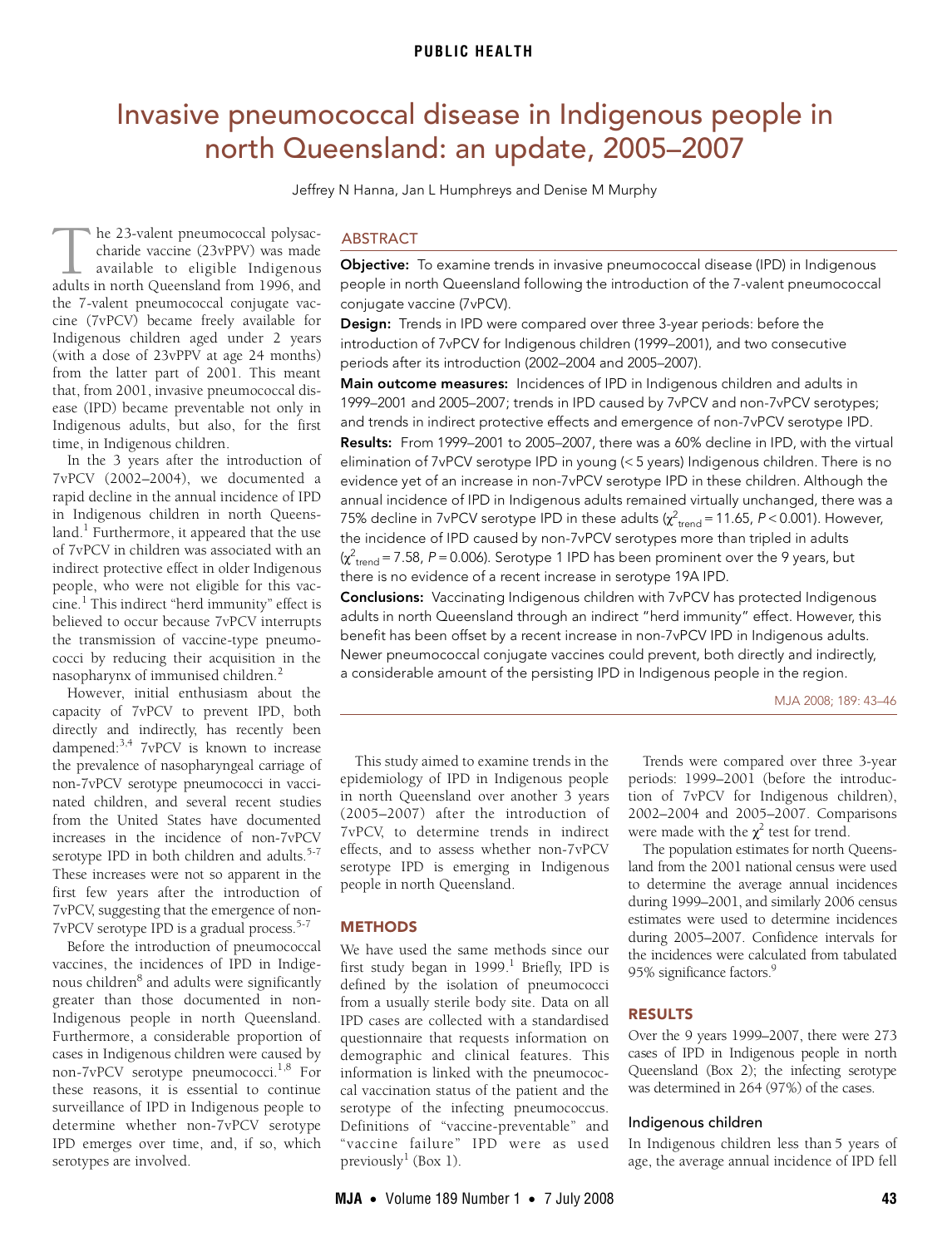# 1 Definitions

A case of invasive pneumococcal disease (IPD) was defined as "vaccine-preventable" if:

- It was in an Indigenous child who was age-eligible for free vaccine, and was caused by a serotype in the 7-valent pneumococcal conjugate vaccine (7vPCV);  $\Omega$
- It was in an Indigenous adult and was caused by a serotype in the 23-valent pneumococcal polysaccharide vaccine (23vPPV), and the adult was eligible for free 23vPPV (smoking was included among eligibility criteria for Indigenous adults from 2001), or the case occurred 5 years or more after a scheduled dose of 23vPPV.

A case of IPD was defined as "vaccine failure" if:

• It was caused by a vaccine type, and the patient had documented evidence of having received a primary course of the relevant vaccine or the recommended booster (or revaccination) more than 2 weeks before the onset of illness.

### 2 Cases of invasive pneumococcal disease among Indigenous people in north Queensland, 1999–2007

| Age       | No. of cases |    |                               |  |
|-----------|--------------|----|-------------------------------|--|
| (years)   |              |    | 1999-2001 2002-2004 2005-2007 |  |
| $\leq 5$  | 35           | 16 | 15                            |  |
| $5 - 14$  | 15           | 6  | 9                             |  |
| $\geq 15$ | 58           | 50 | 69                            |  |
| Total     | 108          | 72 | 93                            |  |

from 170 per 100 000 children in 1999– 2001 (95% CI, 118–236 per 100 000) to 66 per 100 000 in 2005–2007 (95% CI, 37– 109 per 100 000). The number of cases of 7vPCV serotype IPD also fell in this group, from 17 in 1999–2001, to two in 2002– 2004 and none in 2005–2007  $(\chi^2_{\text{trend}} =$ 15.84, *P* < 0.001). In contrast, the number of cases of non-7vPCV serotype IPD remained virtually unchanged (Box 3A).

In Indigenous children aged 5–14 years, there were six cases of 7vPCV serotype IPD in 1999–2001, two in 2002–2004 and three in 2005–2007  $(\chi^2_{\text{trend}} = 0.06, P = 0.81)$ . The number of cases of non-7vPCV serotype IPD and distribution of serotypes are shown in Box 3B. There were no 7vPCV failures in this age group in 2005–2007. However, there were two cases of 23vPPV failure: two children developed serotype 1 IPD at ages 5.5 and

6.5 years despite having received 23vPPV at 24 and 26 months of age respectively.

#### Indigenous adults

In Indigenous adults aged  $\geq 15$  years, the average annual incidence of IPD remained virtually unchanged: at 59 per 100 000 adults in 1999–2001 (95% CI, 44–76 per 100 000) and 63 per 100 000 in 2005–2007 (95% CI, 50–80 per 100 000).

There was a 75% decrease in 7vPCV serotype IPD cases in Indigenous adults, from 16 per 100 000 in 1999–2001 (95% CI, 9–26 per 100 000) to 4 per 100 000 in 2005–2007 (95% CI, 1–9 per 100 000;  $\chi^2_{\text{trend}} = 11.65, P < 0.001)$  (Box 4). In contrast, there was no change in the number of cases of IPD caused by serotypes present in the 23vPPV but not the 7vPCV  $(\chi^2_{\text{trend}} =$ 0.007, *P* = 0.93). However, the number of cases of IPD caused by serotypes not present in either vaccine more than tripled  $(\chi^2_{\text{trend}} =$ 7.58, *P* = 0.006), from 8 per 100 000 adults - 15 years in 1999–2001 (95% CI, 3–16 per 100 000) to 25 per 100 000 in 2005– 2007 (95% CI, 15–34 per 100 000) (Box 4).

Among the cases of 23vPPV serotype IPD in Indigenous adults, 22 (46%) of the 48 in 1999–2001 were vaccine failures, as were 22 (54%) of the 41 in 2005–2007. Similarly, 20 (42%) and 17 (41%), respectively, were vaccine-preventable.

# **DISCUSSION**

From 1999–2001 to 2005–2007, there was a 60% decline in IPD in young Indigenous children in north Queensland, which is consistent with predictions made before the introduction of 7vPCV.<sup>8</sup>

No 7vPCV failures have yet been documented in north Queensland. However, there have now been three 23vPPV failures in Indigenous children since it was introduced into the immunisation schedule in mid-2001: a serotype 12F vaccine failure occurred in 2003 in a 2.5-year-old child who had received 23vPPV at 21 months of age,<sup>[1](#page-3-0)</sup> and two serotype 1 vaccine failures occurred more recently.

There is no evidence yet of an emergence of non-7vPCV serotype IPD in Indigenous children or (contrary to an initial impression<sup>[1](#page-3-0)</sup>) an indirect protective effect in children aged 5–14 years. Nevertheless, there is now very strong evidence that Indigenous adults are benefiting indirectly from the use of 7vPCV in children. This was shown by a significant decline in 7vPCV serotype IPD in adults over the three peri3 Distribution of non-7vPCV serotype invasive pneumococci isolated from Indigenous children in north Queensland, 1999–2007

| Serotype                                           | 1999–<br>2001  | $2002 -$<br>2004 | $2005 -$<br>2007 |  |  |  |
|----------------------------------------------------|----------------|------------------|------------------|--|--|--|
| A. Children aged < 5 years                         |                |                  |                  |  |  |  |
| 1                                                  | 6              | 0                | 2                |  |  |  |
| 5                                                  | 1              | 0                | $\overline{O}$   |  |  |  |
| 6A                                                 | 1              | 3                | 3                |  |  |  |
| 7F                                                 | 0              | 1                | $\overline{2}$   |  |  |  |
| 8                                                  | $\overline{O}$ | 1                | $\overline{O}$   |  |  |  |
| 10A                                                | $\overline{O}$ | 1                | 1                |  |  |  |
| 10F                                                | 0              | 0                | 1                |  |  |  |
| 12F                                                | $\overline{O}$ | 1                | $\overline{O}$   |  |  |  |
| 13                                                 | 1              | $\Omega$         | 0                |  |  |  |
| 16F                                                | 0              | 1                | 1                |  |  |  |
| 17F                                                | 1              | 0                | 0                |  |  |  |
| 18A                                                | 0              | 0                | 1                |  |  |  |
| 18B                                                | 1              | 0                | 0                |  |  |  |
| 19A                                                | $\overline{c}$ | 3                | 1                |  |  |  |
| 33F                                                | 1              | $\overline{2}$   | 3                |  |  |  |
| Total                                              | 14             | 13               | 15               |  |  |  |
| B. Children aged 5-14 years                        |                |                  |                  |  |  |  |
| 1                                                  | $\overline{2}$ | 1                | 3                |  |  |  |
| 7F                                                 | $\overline{2}$ | 1                | $\overline{2}$   |  |  |  |
| 10A                                                | $\overline{O}$ | 0                | 1                |  |  |  |
| 12F                                                | $\overline{2}$ | $\Omega$         | $\overline{O}$   |  |  |  |
| 18A                                                | $\overline{0}$ | 1                | 0                |  |  |  |
| 18 <sub>B</sub>                                    | 1              | 0                | 0                |  |  |  |
| 19A                                                | $\overline{2}$ | 0                | $\Omega$         |  |  |  |
| 23B                                                | $\overline{O}$ | 1                | $\overline{O}$   |  |  |  |
| Total                                              | 9              | 4                | 6                |  |  |  |
| 7vPCV = 7-valent pneumococcal conjugate<br>vaccine |                |                  |                  |  |  |  |

ods, but no concurrent decline in IPD caused by serotypes present only in the 23vPPV; these observations are consistent with those from elsewhere.<sup>[7,](#page-3-5)10</sup> Children are a significant reservoir of pneumococci, and contact with young children is a recognised risk factor for IPD in adults.<sup>11</sup> Because 7vPCV reduces nasopharyngeal carriage of vaccine serotypes, transmission of these pneumococci to close contacts is, in turn, also reduced. $11$ 

In contrast, the initial benefits of 23vPPV to Indigenous adults in north Queensland appear to have now plateaued.<sup>[1](#page-3-0)</sup> Little is known about the longer-term protection afforded by that vaccine, particularly in pop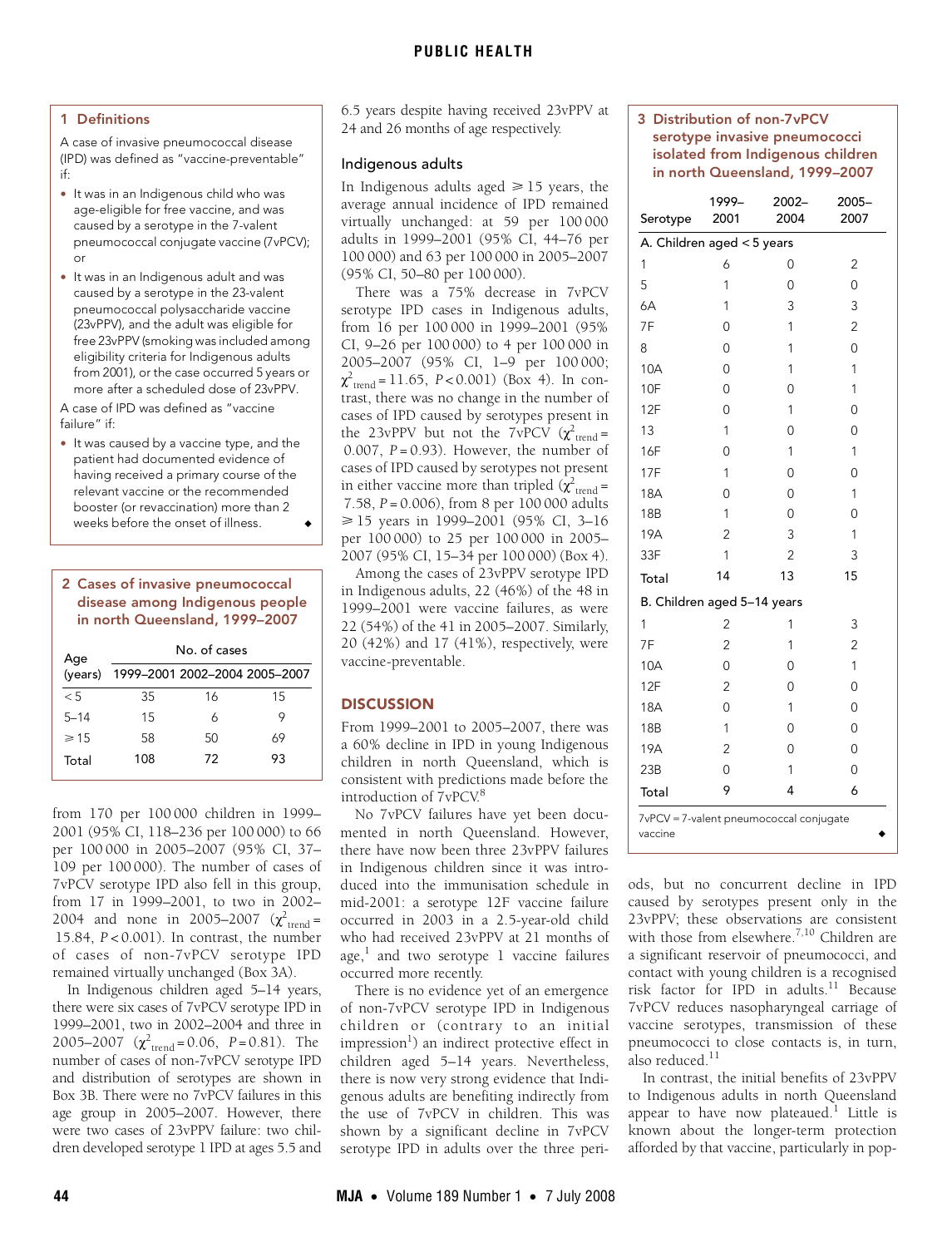ulations with a very high prevalence of comorbid conditions.

It is of considerable concern that there has been a significant increase in the number of IPD cases in Indigenous adults caused by serotypes not present in either vaccine. Similarly, the repertoire of serotypes not present in either vaccine that caused IPD in Indigenous adults has expanded from seven in 1999–2001 to 13 in 2002–2007 (Box 4).

Although these could be coincidental findings, an increase in the nasopharyngeal carriage of serotypes not present in either vaccine ("replacement colonisation"[12](#page-3-11)) was seen in Native Alaskan adults after the introduction of childhood 7vPCV.<sup>12</sup> In addition. a 44% increase in IPD caused by nonvaccine serotypes was recently reported in HIV-infected adults in the US.<sup>13</sup> If we assume an association between the increase in IPD caused by non-vaccine serotypes and the introduction of 7vPCV, then this increase has offset the decrease in IPD caused by 7vPCV serotypes, as has also been seen in Native Alaskan adults.[12](#page-3-11)

Although the relatively small numbers of cases in our study do not allow definitive conclusions about particular pneumococcal serotypes, some observations are nevertheless warranted. Serotype 1 has long been recognised as a cause of occasional outbreaks of IPD, but was recently suggested to cause an ongoing cyclical pattern of IPD in some settings.<sup>[14](#page-3-13) "</sup>Outbreaks" of serotype 1 IPD occurred in Indigenous populations in north Queensland in 1992–1995, 1999– 2001 and 2005–2007, supporting the hypothesis that serotype 1 is endemic in the region and causes a cyclical pattern of IPD.

Following the introduction of 7vPCV, serotypes 6A and 33F have become prominent causes of IPD in Indigenous children less than 5 years of age in north Queensland (Box 3). The former is surprising, as a case– control study in the US showed that 7vPCV was 76% effective (95% CI, 39%–90%) in preventing serotype 6A IPD in children,<sup>[15](#page-3-14)</sup> leading to a comment that the vaccine was effectively an "eight-valent" product.<sup>16</sup> Certainly, serotype 6A IPD declined significantly in most children in the US after the introduction of  $7vPCV<sub>i</sub><sup>7</sup>$  but the nasopharyngeal carriage of this serotype increased in vaccinated Native American children,<sup>[2](#page-3-1)</sup> and it has emerged as a prominent cause of IPD in Native Alaskan children.<sup>[5](#page-3-4)</sup> A recent increase in serotype 33F IPD among children in the US has also been documented[.10](#page-3-9),[17](#page-3-16)

Serotypes 22F, 10F and 18A appear to have become more prominent causes of IPD in Indigenous adults in north Queensland following the vaccination of children with 7vPCV (Box 4). For this to have occurred, the nasopharyngeal carriage of these non-7vPCV serotypes would have had to  $\frac{1}{2}$  increase in adults.<sup>11</sup> A recent non-significant increase in the carriage of serotype 22F has been noted among Native Alaskan adults.[12](#page-3-11) Increases in IPD in adults caused by these serotypes do not appear to have been described elsewhere.

There is no clear evidence yet that serotype 19A IPD has recently increased in either Indigenous children or adults in north Queensland since the introduction of 7vPCV. The US case–control study showed that 7vPCV was not effective in protecting children against serotype 19A IPD, $15$  and there has been a recent marked increase in IPD caused by this non-7vPCV serotype in children<sup>[6](#page-3-17),7</sup> and  $adults^{7,10,13}$  $adults^{7,10,13}$  $adults^{7,10,13}$  $adults^{7,10,13}$  $adults^{7,10,13}$  $adults^{7,10,13}$  $adults^{7,10,13}$  elsewhere, including Native Alaskan children and adults.<sup>5</sup> Of note, 36% of the cases of IPD that occurred in children less than 5 years of age in the US in 2005 were caused by serotype 19A[.18](#page-3-18)

Several mechanisms for the emergence of serotype 19A IPD have been proposed,  $^{18}$  $^{18}$  $^{18}$ but it is unclear why this serotype has not become a more prominent cause of IPD among Indigenous people in north Queensland, as it was present in the region before the introduction of 7vPCV.[1,](#page-3-0)[8](#page-3-6) It is unlikely that 23vPPV has played a significant role in preventing the emergence of this serotype, as this vaccine is not scheduled for Indigenous children in Queensland until they reach 24 months of age. All six cases of serotype 19A IPD that occurred between 1999 and 2007 in children less than 5 years of age occurred before 24 months; presumably any recent emergence of this serotype would be apparent before this age, as seen in Native Alaskan children[.5](#page-3-4)

Newer conjugate vaccines, including a 13-valent vaccine (which includes serotypes 1, 3, 5, 6A, 7F and 19A) are under clinical development.<sup>19</sup> Such vaccines will be necessary to eradicate apparently endemic serotype 1 IPD in Indigenous people in north Queensland, and could prevent a considerable amount of the persisting IPD caused by other serotypes, both directly and indirectly. Continued surveillance will be essential.

# ACKNOWLEDGEMENTS

We wish to thank all laboratory and clinical staff involved in the diagnosis and management of the patients with IPD included in this report, and the 4 Distribution of cases and serotypes of invasive pneumococci isolated from Indigenous adults  $\geqslant$  15 years of age in north Queensland, 1999–2007

| Serotype                           | 1999-<br>2001  | 2002-<br>2004  | 2005-<br>2007  |  |  |  |
|------------------------------------|----------------|----------------|----------------|--|--|--|
| Serotypes in both 7vPCV and 23vPPV |                |                |                |  |  |  |
| 4                                  | $\overline{4}$ | 1              | 2              |  |  |  |
| 6B                                 | 1              | $\overline{0}$ | $\overline{0}$ |  |  |  |
| 9V                                 | 3              | $\overline{c}$ | 1              |  |  |  |
| 14                                 | $\overline{c}$ | $\overline{c}$ | $\overline{0}$ |  |  |  |
| 18C                                | $\overline{c}$ | 1              | 0              |  |  |  |
| <b>19F</b>                         | 3              | 0              | 0              |  |  |  |
| 23F                                | $\mathbf{1}$   | 0              | 1              |  |  |  |
| Total                              | 16             | 6              | $\overline{4}$ |  |  |  |
| 23vPPV-only serotypes              |                |                |                |  |  |  |
| 1                                  | 7              | 1              | 11             |  |  |  |
| 3                                  | 3              | 3              | 4              |  |  |  |
| 5                                  | 3              | 0              | 0              |  |  |  |
| 7F                                 | 7              | 7              | 7              |  |  |  |
| 8                                  | $\overline{c}$ | 5              | 3              |  |  |  |
| 10A                                | $\mathbf{1}$   | 1              | 1              |  |  |  |
| 11A                                | $\overline{c}$ | 1              | $\overline{4}$ |  |  |  |
| 12F                                | $\overline{c}$ | $\overline{2}$ | 0              |  |  |  |
| 19A                                | $\overline{4}$ | $\overline{c}$ | 4              |  |  |  |
| 22F                                | $\overline{0}$ | 3              | 3              |  |  |  |
| 33F                                | 1              | 0              | 0              |  |  |  |
| Total                              | 32             | 25             | 37             |  |  |  |
| Non-vaccine serotypes              |                |                |                |  |  |  |
| 6A                                 | 1              | 2              | 2              |  |  |  |
| 7C                                 | 1              | $\mathbf{1}$   | 0              |  |  |  |
| 10F                                | $\overline{0}$ | 9              | 4              |  |  |  |
| 13                                 | $\overline{0}$ | 0              | 4              |  |  |  |
| 16F                                | $\overline{2}$ | 0              | $\overline{c}$ |  |  |  |
| 18A                                | 1              | 1              | 6              |  |  |  |
| 23A                                | 1              | 0              | $\overline{c}$ |  |  |  |
| 23B                                | 1              | 0              | 0              |  |  |  |
| 31                                 | $\overline{0}$ | 1              | $\overline{0}$ |  |  |  |
| 34                                 | $\overline{0}$ | $\overline{0}$ | $\overline{c}$ |  |  |  |
| 35B                                | 0              | 1              | 3              |  |  |  |
| 35F                                | $\overline{0}$ | 1              | $\overline{0}$ |  |  |  |
| 38                                 | 1              | 1              | 0              |  |  |  |
| 48                                 | $\overline{0}$ | $\overline{2}$ | 0              |  |  |  |
| Total                              | 8              | 19             | 25             |  |  |  |
| Unknown<br>serotype                | 2              | 0              | 3              |  |  |  |
| Total                              | 58             | 50             | 69             |  |  |  |

7vPCV =7-valent pneumococcal conjugate vaccine. 23vPPV =23-valent pneumococcal polysaccharide vaccine.